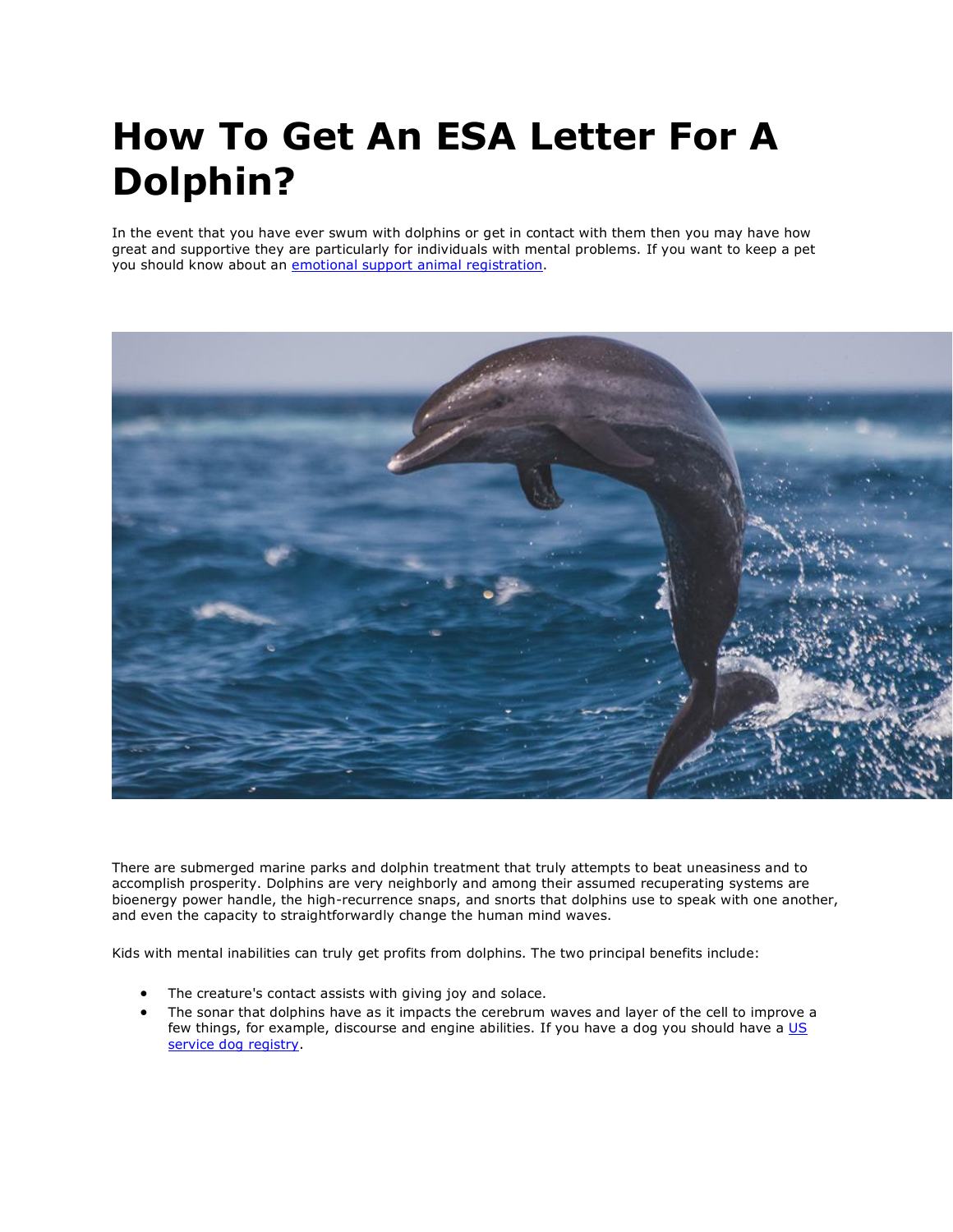As per the examination hung on the mental impacts for people of swimming with dolphins, it was found that individuals who swam with dolphins experienced fundamentally decreased degrees of uneasiness and more prominent degrees of prosperity.

As you realize that the motivation behind enthusiastic help creatures is to give comfort, love, care, and fulfillment. This implies you can have any creature as your ESA who satisfies every one of your necessities. More often than not, individuals go for customary pets, for example, a feline or a canine however it's thoroughly up to you.

On the off chance that you are experiencing mental and enthusiastic problems and need to live with dolphins at that point read on to investigate how to make it conceivable.

Dolphins are enormous creatures and can not live in little houses in addition to you need a pool for them where they are given proper temperature and environment. On the off chance that you have your own home with all the possibilities required for a dolphin at that point it's cool. However, on the off chance that you're hoping to lease a house that can oblige your dolphin, at that point try to get an [ESA letter](https://www.realesaletter.com/sample-esa-letter) for lodging. This letter is required to live with your enthusiastic help creature.

Be that as it may, living with a dolphin can cost you substantially more than anticipated however it causes you to keep up a sound and dynamic life as she should be viewed. You need to deal with her with no carelessness.

Individuals who live in estates frequently go for one of a kind and costly passionate help creatures however in the event that you don't have such assets, at that point going for costly creatures isn't astute. A canine and feline are most ordinarily kept as enthusiastic help creatures for little lofts and houses.

### **How To Ask A Doctor For An ESA Letter?**

In the event that you feel pity, sorrow, and tension and it is drawn out for over about fourteen days then you should see your psychological well-being specialist. He will analyze you and can recommend if you need an enthusiastic help creature. Remember that passionate help creatures are not for everybody and one must satisfy the standards for getting an ESA letter. If you want to keep your pet inside your house you should have an [ESA letter for housing.](https://www.realesaletter.com/sample-esa-letter)

When your PCP looks at you and encourages you to have a passionate help creature then you can enroll any of your pets or any creature as your enthusiastic help creature.

#### **Would you be able to Register Dolphin As An ESA?**

You can request that your PCP type a passionate help letter for your dolphin. As it is said over that any sort of creature can be qualified to get the title of an ESA. If you do not have an ESA letter you should know how [to get an esa letter online.](https://www.realesaletter.com/blog/emotional-support-animal-letter)

#### **Alert:**

Individuals who need to live with dolphins ought to be cautious as dolphins can be hazardous now and again. They can cause horrible injuries and can hurt your lungs.

Notwithstanding, dolphins are scholarly and cordial creatures and they give beautiful visuals.